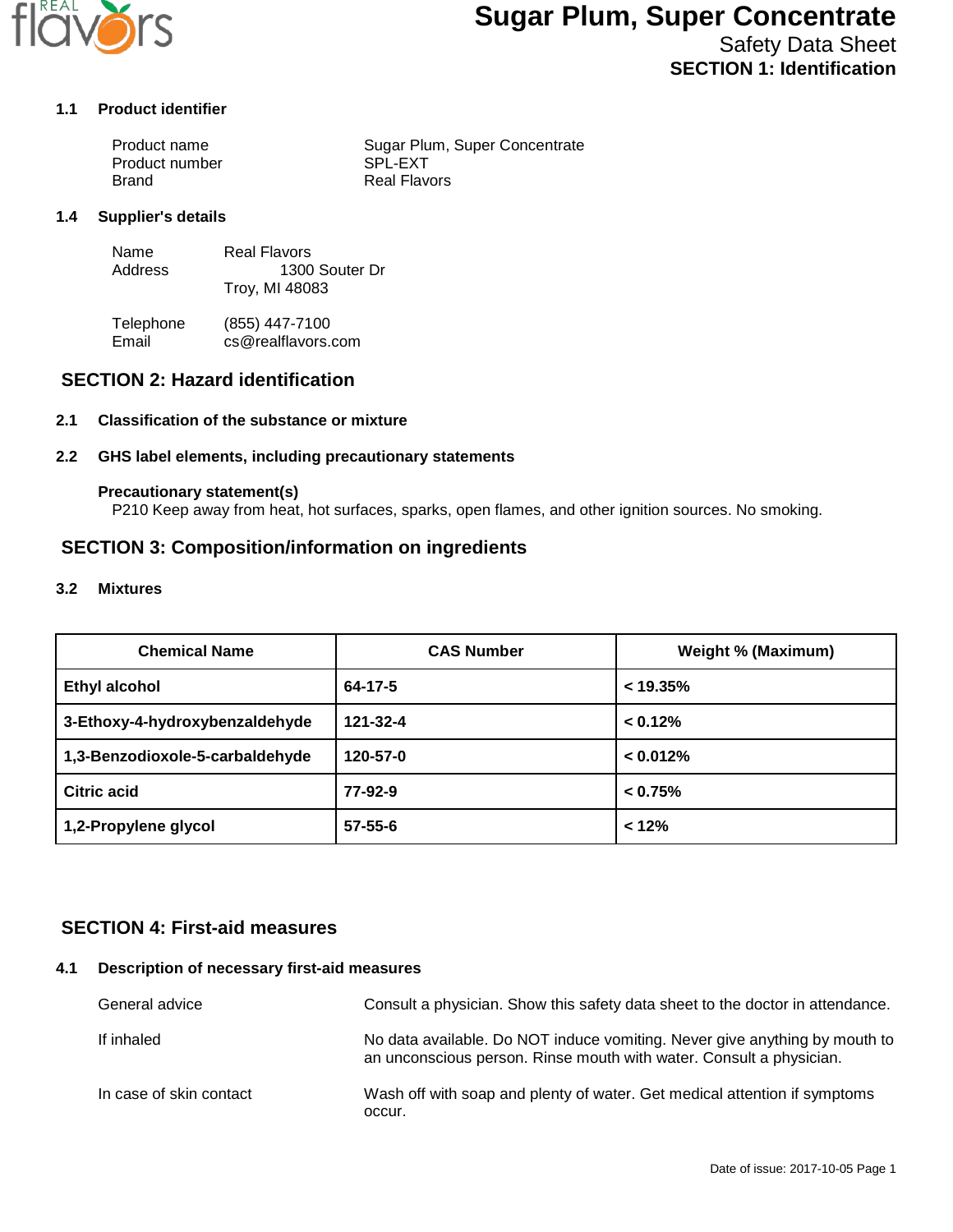

# **Sugar Plum, Super Concentrate**

# Safety Data Sheet

In case of eye contact Rinse thoroughly with plenty of water for at least 15 minutes. Get medical attention if symptoms occur.

# **SECTION 5: Fire-fighting measures**

- **5.1 Suitable extinguishing media** Use extinguishing media appropriate for surrounding fire.
- **5.2 Specific hazards arising from the chemical** No data available.
- **5.3 Special protective actions for fire-fighters** Wear self-contained breathing apparatus for firefighting if necessary.

# **SECTION 6: Accidental release measures**

**6.1 Personal precautions, protective equipment and emergency procedures** Use personal protective equipment. Avoid breathing vapours, mist or gas. Ensure adequate ventilation. Evacuate personnel to safe areas. For personal protection see section 8.

## **6.2 Environmental precautions**

Prevent further leakage or spillage if safe to do so. Do not let product enter drains.

**6.3 Methods and materials for containment and cleaning up**

Sweep up and shovel. Do not flush with water. Keep in suitable, closed containers for disposal. Contain spillage, soak up with non-combustible absorbent material, (e.g. sand, earth, diatomaceous earth, vermiculite) and transfer to a container for disposal according to local / national regulations (see section 13)

# **SECTION 7: Handling and storage**

## **7.1 Precautions for safe handling**

Avoid contact with skin and eyes. Avoid inhalation of vapour or mist. Use explosion-proof equipment. Keep away from sources of ignition - No smoking.Take measures to prevent the build up of electrostatic charge. For precautions see section 2.2.

**7.2 Conditions for safe storage, including any incompatibilities** Keep container tightly closed in a dry and well-ventilated place. Containers which are opened must be carefully resealed and kept upright to prevent leakage.

# **SECTION 8: Exposure controls/personal protection**

## **8.3 Individual protection measures, such as personal protective equipment (PPE)**

#### **Body protection**

Skin Protection: None required with normal household use. Industrial Setting: Protective gloves (for hands) and protective clothing are required where repeated or prolonged skin contact may occur.

## **Respiratory protection**

No data available.

## **Environmental exposure controls**

Do not let product enter drains.

# **SECTION 9: Physical and chemical properties**

## **Information on basic physical and chemical properties**

Liquid, comparable to sample  $\blacksquare$  Appearance/form (physical state, color, etc.)